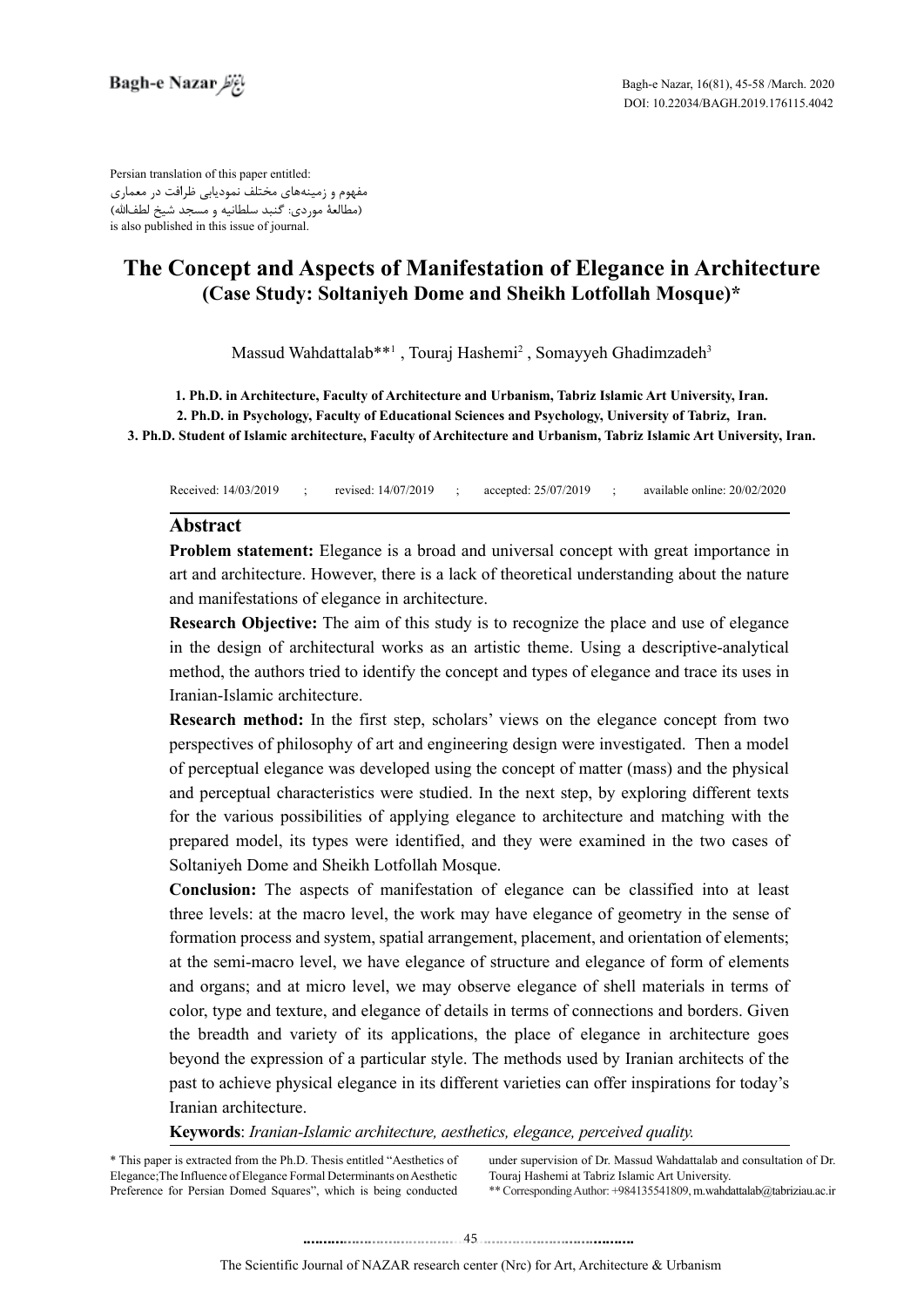## **Introduction**

When it comes to aesthetic concepts, we mostly speak of the relationship and accord between its two main aspects, an aesthetic concept, and its expression. This article aims to identify the aspects. and varieties of elegance, which is one of the main drivers of sensory and mental satisfaction in the .audience

Some believe that the feeling induced by elegance is more closely related to the notion of grace and should not be mistaken with the sense of beauty. Hence, some scholars regard elegance as a unique aesthetic category independent from other categories such as beauty and sublimity.

In Islamic arts, elegance has a special place among visual qualities. This is especially evident in the Iranian works of art in the fields of calligraphy, painting, illumination, poetry, tiling, marquetry, enameling, and carpet weaving.

Factors that make the physical form of an architectural work graceful and gentle must be discussed in the framework of elegance aesthetics. Because of our perceptual structure, places that induce a strong feeling of mass and force (sense of roughness) make us feel less comfortable. For example, most people find it difficult to live in a semi-finished building. Therefore, elegance is one of the essential qualities that built spaces, especially interiors, should possess to become useful to humans. There has been a strong tendency toward this aesthetic feature in Iranian historical architecture. Abolghasemi believes that Iranian architecture puts more emphasis on elegance than other architectures and points to the stark difference between Roman and Iranian domes and the elegance and charm of Iranian minarets compared to their huge counterparts in other architectures as the evidence of this claim (Abolghasemi, 2004). In an essay titled "The aesthetic category of elegance and some of its expressions in Safavid art", Mollasalehi reports that there is a high tendency in Iranian art and architecture to include elegant, graceful and miniature forms in works of art (Mollasalehi, 2006).

............................................................

Pope has also praised this aspect of architectural works in Iran and recognized the combination of elegance and power projection as the prominent feature of Iranian architecture in Timurid and Safavid eras (Pope, 1994).

Considering the importance of elegance in art, and especially in Iranian art, it is necessary to understand the role of this quality in the art form that is involved the most with our everyday life, namely architecture. Therefore, this paper is an attempt to examine the role and different representations of this feature in Islamic architecture of Iran in order to provide a new reading of this architecture. The most important questions that arise in this endeavor are as follows: what is the role of elegance in architecture and what aspects and manifestations of this quality can be found in Iranian architecture?

## **Research Method**

The study was designed as a descriptive-analytical research with the purpose of examining the concept of elegance and its application in different architectural areas and situations. Data collection has been performed using library and documentary methods. First, the views of scholars on the nature and features of elegance from the perspectives of philosophy of art and engineering design were reviewed. Then, a model of visual elegance was developed based on the concept of matter. Next, the literature was searched for the use of the words elegance and elegant to describe architectural features and the results were classified and analyzed with the help of the model. Two masterpieces of Iranian architecture were chosen to serve as specific subjects for the study: (1) Öljeitü's mausoleum in Soltaniyeh, which belongs to the Ilkhanid period  $(1304-1312 \text{ A.D.})$  and has influenced many subsequent architectural works in Iran, and  $(2)$ Sheikh Lotfollah Mosque in Isfahan, which is a unique monument belonging to the Safavid period  $(1602-1618$  A.D.). These two buildings were chosen because they share many features with their preceding and subsequent architectural works,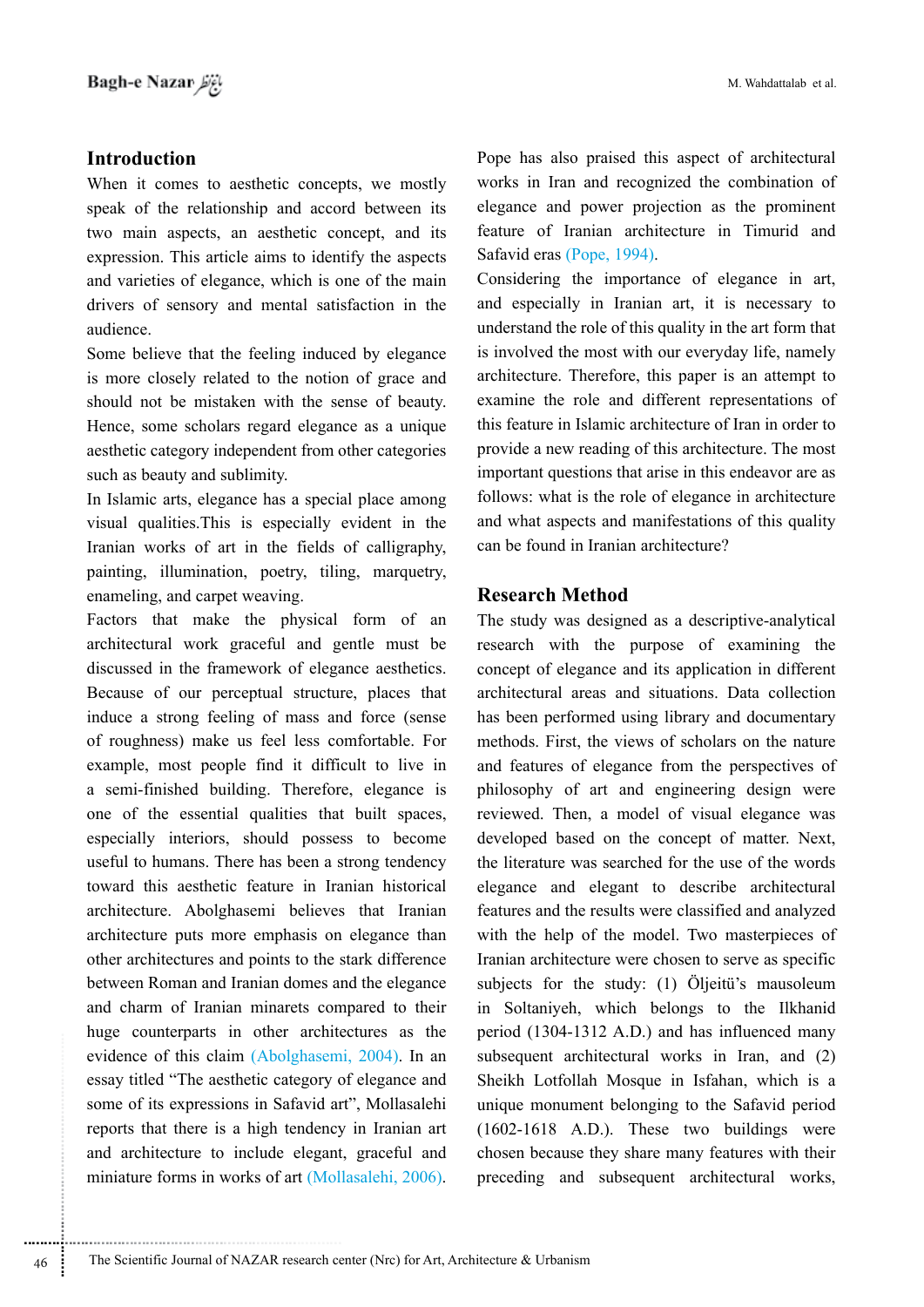which make them a perfect choice for studying the quality of elegance in Iranian-Islamic architecture.

# **Research background and theoretical foundations**

## **• Definition of elegance**

The closest translation of the word "elegance"in Persian is "*Zerafat*", which also means shrewdness. sharpness, mastery, skillfulness, agility, cheerfulness, being good-natured, jesting, and beauty (Dehkhoda, 1998). In the field of art, delicacy of handling means using sophisticated techniques in an exact and masterful way to make a work of art beautiful (Pakbaz, 2011: 351).

In addition to elegance, "Zerafat" can be translated as grace, delicacy, and subtlety. The word "grace" has been translated into Persian as "Lotf" and "Melahat". The root of "grace" is the Latin word "gratia" from "gratus", which means pleasing and refers to the quality of pleasantness and attractiveness, especially in relation to the subtlety or refinement of movement, action, expression, or behavior (Oxford English Dictionary, 1993). According to Encyclopedia Britannica, elegance (from the root *eligo*, meaning "I choose") means doing or saying something in a polite, pleasant, and careful way.

### **Concept of elegance**

The concept of elegance has been used and discussed in many fields. In this paper, we examine the definition of this concept in the fields of philosophy of art and engineering design, which have a closer relationship with architecture. In the philosophy of art and aesthetics, this concept has been discussed under the term "grace" from a semantic perspective<sup>1</sup> **• Elegance in the philosophy of art and aesthetics**

The term aesthetics was first introduced in the eighteenth century by Baumgarten<sup>2</sup>, who is known as the father of modern aesthetics. In his definition, aesthetics is the science of the sensuous perception and cognition (Baumgarten, 1750). At the same

time, scholars showed great attention to the qualities that excite emotion and feelings. Grace (elegance) along with beauty and sublimity were the three qualities that were extensively discussed by Hogarth<sup>3</sup>, Burke<sup>4</sup>, and Schiller<sup>5</sup>. In the nineteenth and early twentieth centuries, Spencer<sup>6</sup> and Bergson<sup>7</sup> made explicit references to this concept. In the opinion of these scholars, the emphasis is on the relation of grace (elegance) to features such as variety, motion, freedom, ease of appearance, curvature and continuity. Among these, curvature can be considered the most important physical manifestation of grace (elegance) (Table 1). It should be noted that, typically, the areas of interest to these scholars were visual and performing arts.

In the contemporary period, these views have been expanded to general art and architecture (Mollasalehi, 2006; De Botton, 2009; Goldblatt,  $2008$ ). Mollasalehi  $(2006)$  has outlined the distinctions between the concept of Grace (Lotf) and beauty (Jamal) and sublimity (Jalal) and its forms and themes in Islamic art and described it as having unique stylistic features, motion, luminosity, radiance, miniature forms, and variety in coloration.

power (the ability to perform a wide<br>
(Gelernter, 1998). Newer definitions<br>
ve emphasized its role as a reducer<br>
of complexity and its relation to<br>
ording to Madni, an elegant design<br>
evels of functional creativity (Madni, **• Elegance in engineering and design sciences** Since the end of the 20th century, the concept of elegance from both formal and functional point of view has come to the attention of theorists in various fields of engineering. This definition of elegance is closely associated with the expansion of the relationship of design science with mathematics and computing. Experts in this field believe that the elegance of a system improves its efficiency and productivity. Gelernter has described elegance as a feature that makes things easier to use (e.g. needing less memory, less physical force, fewer components, etc.) and calls it an effective alliance between simplicity and power (the ability to perform a wide range of tasks) (Gelernter, 1998). Newer definitions of elegance have emphasized its role as a reducer and regulator of complexity and its relation to creativity. According to Madni, an elegant design involves high levels of functional creativity (Madni,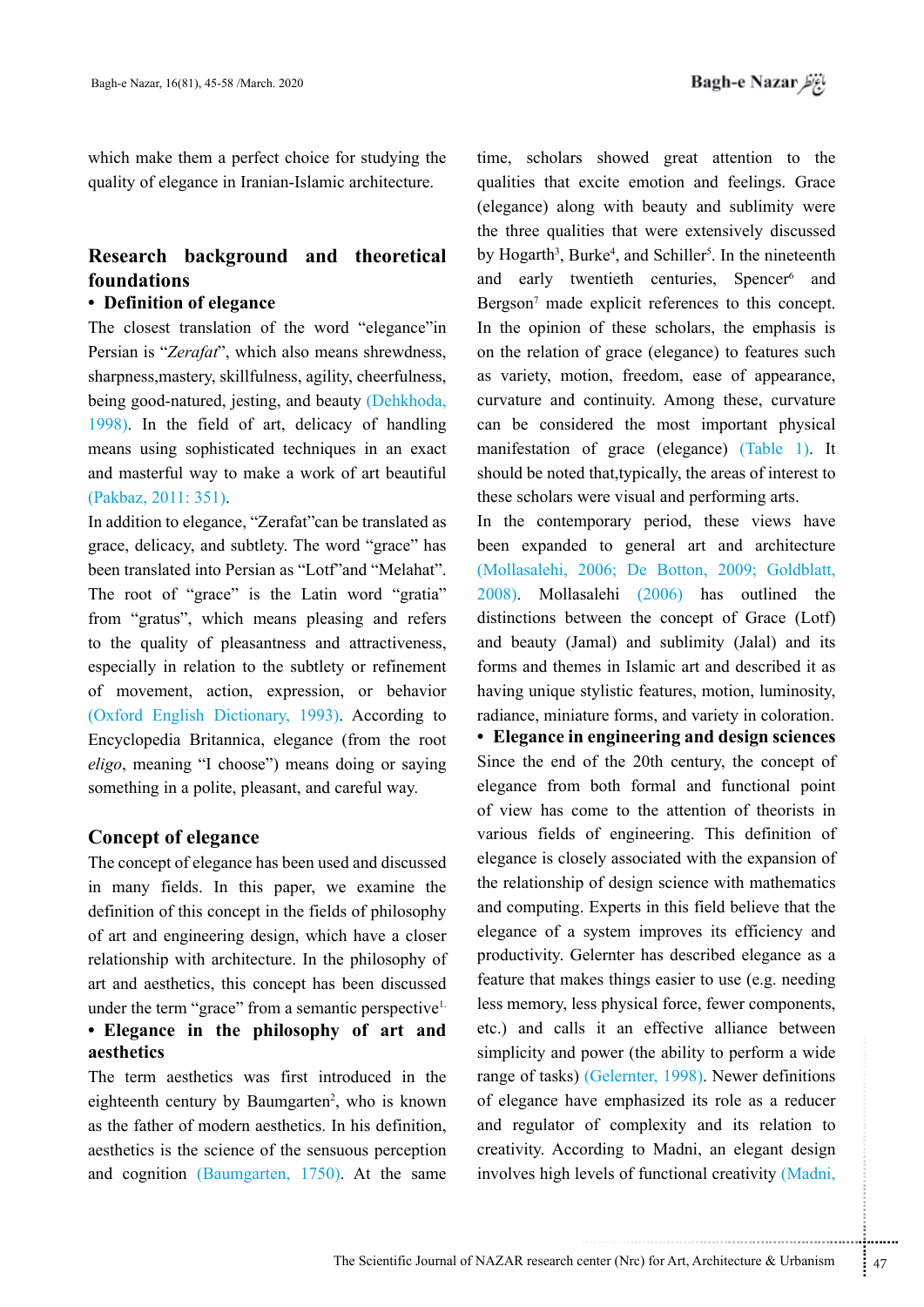| <b>Theorist</b> | Definitions/descriptions of grace                                                                                                                                                                                                                                                                                                        | <b>Features</b>                                                                                                             |
|-----------------|------------------------------------------------------------------------------------------------------------------------------------------------------------------------------------------------------------------------------------------------------------------------------------------------------------------------------------------|-----------------------------------------------------------------------------------------------------------------------------|
| Hogarth         | - The serpentine line (line of grace) has the power of serpentine lines / variety / motion / continuity<br>super-adding grace to beauty<br>- The most graceful forms have the least straight lines<br>(Hogarth, 2010).                                                                                                                   |                                                                                                                             |
| Burke           | - Gracefulness and beauty are similar ideas.<br>- The magic of grace lies in the ease, roundness, and<br>delicacy of attitude and motion.<br>- Beauty is in variety, smallness, smoothness, gradual<br>variation, delicacy and brightness of colors (Burke, 1990).                                                                       | ease / roundness / motion / smoothness/ smallness / gradualvariation /<br>brightness of colors                              |
| <b>Schiller</b> | - "Grace is a changeable beauty."<br>- "Grace is a expression of a beautiful soul."<br>- Grace lies in the freedom of movements. (Schiller, 1992)                                                                                                                                                                                        | expression of a beautiful soul / changeable beauty / beauty of movement<br>/ freedom                                        |
| <b>Spencer</b>  | - Graceful movements require less effort and they are<br>energy saving.<br>- Continuity is a leading trait of grace.<br>- The pleasant of grace has its subjective basis in<br>Sympathy (Spencer, 1891).                                                                                                                                 | ease / effortlessness / economy of force/ curved motion / continuity /<br>sympathy                                          |
| <b>Bergson</b>  | - Grace is the perception of a certain ease in movements<br>that helps one to more easily understand the movements<br>that follow; hence, the curved lines are more graceful than<br>the broken lines (Bergson, 1910).<br>- Gracefulness is an immateriality that passes through<br>matter and overcomes its resistance (Bergson, 1917). | ease / curved line / forward and backward connection and consistency<br>(foreseeable) / overcoming the resistance of matter |

Table 1. Features of elegance/grace according to classic scholars. Source: authors.

 $2012, 347$ ). In the field of system design, a system is said to be elegant if it can provide a sufficient solution to a given problem with the least complexity  $(Efatmaneshnik & Ryan, 2018)$ .

In the field of art and architecture, De Botton has linked the notion of elegance and its related concepts in the philosophy of art to the complexity paradigm. Citing a variety of examples, he has described how the perception of elegance is associated with the perception of ease and simplicity. He has argued that simplicity is a prerequisite for elegance, but this simplicity must be achieved by overcoming a complexity (De Botton,  $2009, 171$ ).

Rahim and Jamelle were the first to use the term elegance to refer to the aesthetic aspect of digital architecture (Rahim & Jamelle, 2007). In fact, the Special 2007 Issue of the Journal of Architectural Design was wholly dedicated to this concept. The articles printed in this issue spoke of the elegance as a design solution and strategy, stating that new design techniques and instruments have paved the way for the emergence of a new definition of elegance in architectural discourse. In this regard, complexity, system and process theories have been cited in support. According to Picon, the concept of elegance has been used for aesthetic characterization of "integrated complexities" and as a tool "to reconcile simplicity and complexity" (Picon,  $2013$ ,  $121,125$ ). Assuming that simple designs are threatened by the risk of "uniformity" and sophisticated designs are exposed to the risk of "ambiguity and confusion", the elegant design is to pass of these risks with experience and skill (Pakzad, 1991, 36-38). Table 2 outlines the most important views about architectural elegance from a complexity perspective.

# **• Elegance in architecture and its relation to matter**

As the above review suggests, the quality of elegance has been described with features such as ease, ease in undertaking a difficult task, simplicity in complexity, and economy of energy or matter. The antonyms of elegance including bulkiness, heaviness, massiveness, coarseness, gravity, roughness, ponderousness, and dryness are all related to the concept of matter. Further, another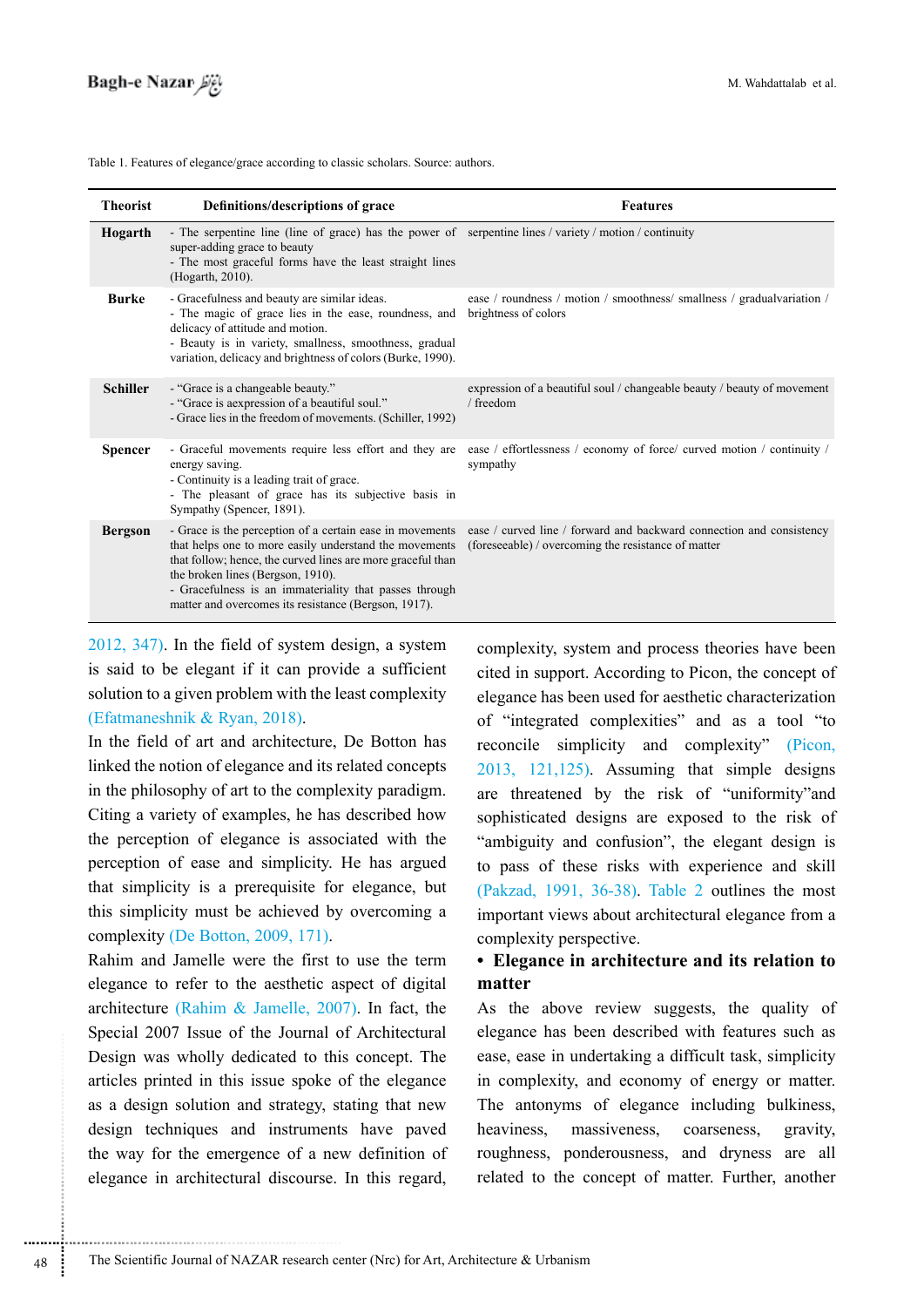

Table 2. Contemporary views about elegance in architectural design. Source: authors.

| <b>Theorist</b>   | Definitions/descriptions of elegance                                                                                                                                                                                                                                                                                                                                                                                                                                                                                                                                                                                                        | <b>Features</b>                                                                                                                       |
|-------------------|---------------------------------------------------------------------------------------------------------------------------------------------------------------------------------------------------------------------------------------------------------------------------------------------------------------------------------------------------------------------------------------------------------------------------------------------------------------------------------------------------------------------------------------------------------------------------------------------------------------------------------------------|---------------------------------------------------------------------------------------------------------------------------------------|
| <b>DeBotton</b>   | - Elegance can be seen as a complexity that has given the simple appearance by the genius<br>of the artist.<br>- For an architectural work to be called elegant, it should not only be simple, but also have<br>achieved this simplicity by overcoming natural or technical challenges (DeBotton, 2009).                                                                                                                                                                                                                                                                                                                                    | - Ease in performing a difficult<br>task<br>- Being simple in all of its<br>complexity<br>- Modesty, economy and power                |
| Rahim<br>&Jamelle | - The concept of elegance can push forward the contemporary architectural discourse by<br>accepting that complex architectural compositions require an accompanying visual aesthetic<br>as complicated as the current techniques used to generate form.<br>- Adding a layer of aesthetic sophistication to the architectural design requires the use of<br>the emerging paradigms of generative techniques and systemic logic of thought (Rahim<br>&Jamelle, 2007).                                                                                                                                                                         | - Beauty of complex structures<br>- Systematic approach                                                                               |
| <b>Schumacher</b> | - Elegance can articulate complexity.<br>- An elegant composition represents an ordered complexity.<br>- Elegance enhances the legibility of a complex system.<br>- Elegance of minimalism thrives on simplicity, but elegance in parametric architecture<br>thrives on complexity and achieves a visual reduction by sublation rather than elimination<br>(Schumacher, 2007).<br>- Assembly of components with a reductive approach to form contradicts elegance.<br>- New engineering tools can break a structure into particles rather than parts in order to prevent<br>sudden changes in the arrangement of forces (Schumacher, 2008). | - Reduced complexity<br>- Ordered complexity<br>- Visual simplification<br>- Legibility<br>- Gradualness<br>- From parts to particles |
| Goldblatt         | - Lightness and fluidity are two contingently related conditions of a particular type of elegance<br>that has come to the fore with digital architecture.<br>- Since moving objects appear lighter than static objects, elegance is often accompanied by<br>some fluidity and softness in surfaces and forms.<br>- The new elegance is not a product of pure formalism, but rather ensures that the traces of<br>process are embodied as elegant qualities in architectural formations (Goldblatt, 2007).                                                                                                                                   | - Lightness<br>- Fluidity and softness<br>- Elegance in form generation                                                               |
| DeLanda           | - Elegance of materials refers to objective processes (natural or artificial) where there is a<br>measurable economy of the means to achieve a given result. This can be achieved in a variety<br>of ways that can be examined in the probability (solution) space.<br>- There are forms of irreducible complexity that alone represent elegance (DeLanda, 2007).                                                                                                                                                                                                                                                                           | - Economy of means<br>and<br>consumables<br>- Optimality<br>- Elegance in simplicity<br>- Elegance in complexity                      |

feature that has been greatly emphasized in the descriptions of elegance is the movement and dynamism. Therefore, it can be said that the quality of elegance has an inverse relation with the sense of matter or force and direct relation with the sense of motion (soft and gradual variation).

Two factors are involved in the creation of the sense of motion in architecture: time and light. Concerning the role of light in the perception of elegance, Goldblatt states that in addition to lightness in its gravitational sense, elegance is clearly related to light as the opposite of darkness, because the medium of light is weightless  $i$  (Goldblatt, 2007). Light creates penumbra, which in turn induce movement and push the time forward. The relation of time and elegance depends on the perceived rate of change. According to Falamaki, the four aforementioned factors, namely matter, force, light, and time are the basic architectural

motifs and the purest things from which form" can be generated. The unique features of these transformability, and abstractness (Falamaki, 2008, motifs are amorphousness, interdependence, inter- $297$ ). The relation of these factors to the perception of the elegant form can be described as illustrated in Fig.  $1$ .

# **Physical and perceptual features of elegance**

2009), brightness (Goldblatt,<br>sss and Legibility (Pakzad, 1991;<br>2007),transparency and radiance<br>2006) variety while retaining<br>integrity (Schumacher, 2007), and in<br>fit variety, which can be linked to the<br>tenter (Nrc) for Ar From a physical viewpoint, elegance has been described with features such as division  $(Mollasalehi, 2006)$ , fineness, slenderness  $(De$  Botton, 2009), brightness  $(Goldblatt,$ 2007), clearness and Legibility (Pakzad, 1991; Schumacher, 2007),transparency and radiance (Mollasalehi, 2006) variety while retaining continuity and integrity (Schumacher, 2007), and in other words soft variety, which can be linked to the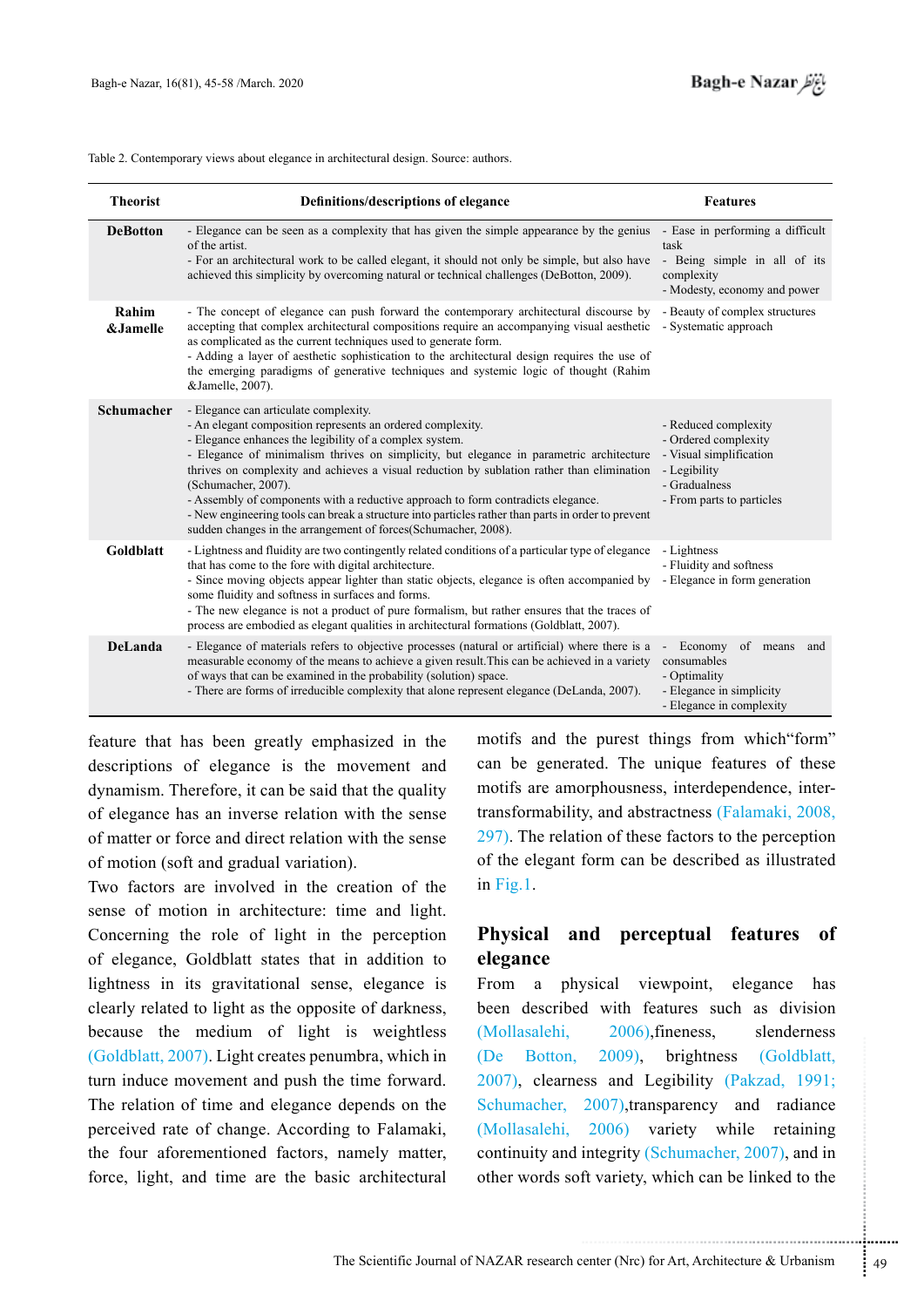

Fig. 1. A model of elegance in architecture based on the four factors shaping the architectural body. Source: authors.

notions of to the notions of perceptual lightness, ease, and richness.

lightness, ease, and richness. In contrast, the contingent (situation-dependent) effects of the qualities that oppose elegance are heaviness, hardness, fatigue, and boredom

heaviness, hardness, fatigue, and perceptual boredom  $(Fig, 2)$ .

The form of elegant objects purposefully invites the audience's eye to follow its shape. Any obstruction or interruption in this visual pursuit will undermine the elegance. This property can be explained by the Gestalt law of continuity, according to which people tend to perceive continuous elements as a single hybrid form  $(Lang, 2014)$ . In fact, continuity and cohesion enhance the aesthetic pleasure by facilitating the processing of visual input. Stimuli with features such as symmetry, continuity, repetition, etc., create a sense of cohesion, which make them integration of perceptual inputs causes mental more pleasing (Arnheim, 1971). However, overboredom and sensory fatigue (Berlyne, 1971; Biederman & Vessel,  $2006$ ). Therefore, at the perceptual level, aesthetic pleasure is generated by stimuli that satisfy our need for both integration and variety (Post, Blijlevens & Hekkert, 2016). The ability to offer both variety and continuity (integration) is the thing that makes curved lines visually appealing and one of the elements of elegance. Various experiments have confirmed that humans prefer curved stimuli over angular ones (Silvia & Barona, 2009; Palumbo & Bertamini, 2016).

### **Aspects of elegance in architecture**

According to the above discussions, the quality of architectural elegance is largely dependent on how the matter is worked in relation to light and time. Accordingly, the concept of elegance in architecture can be examined from the five main aspects of form, materials, details, structure, and .geometry

#### **form form**

#### **shallowness/slenderness/fineness/Smallness -**

One way to make elegant use of materials is to divide them into smaller dimensions to make their presence less imposing or reduce their massiveness. The use of finer and smaller forms induces a sense of movement and agility (Mollasalehi,  $2006$ , 14) as is evident in the form of mugarnas  $(Fig. 3)$ . Slenderness or elongation (horizontal, vertical, diagonal, or curved) is another factor that makes a form more elegant. This effect can be attributed to the reduced presence of matter as well as increased mobility and dynamism.

According to Meiss, slenderness has a poetic power" (Meiss, 2012, 231). Since slim, thin, and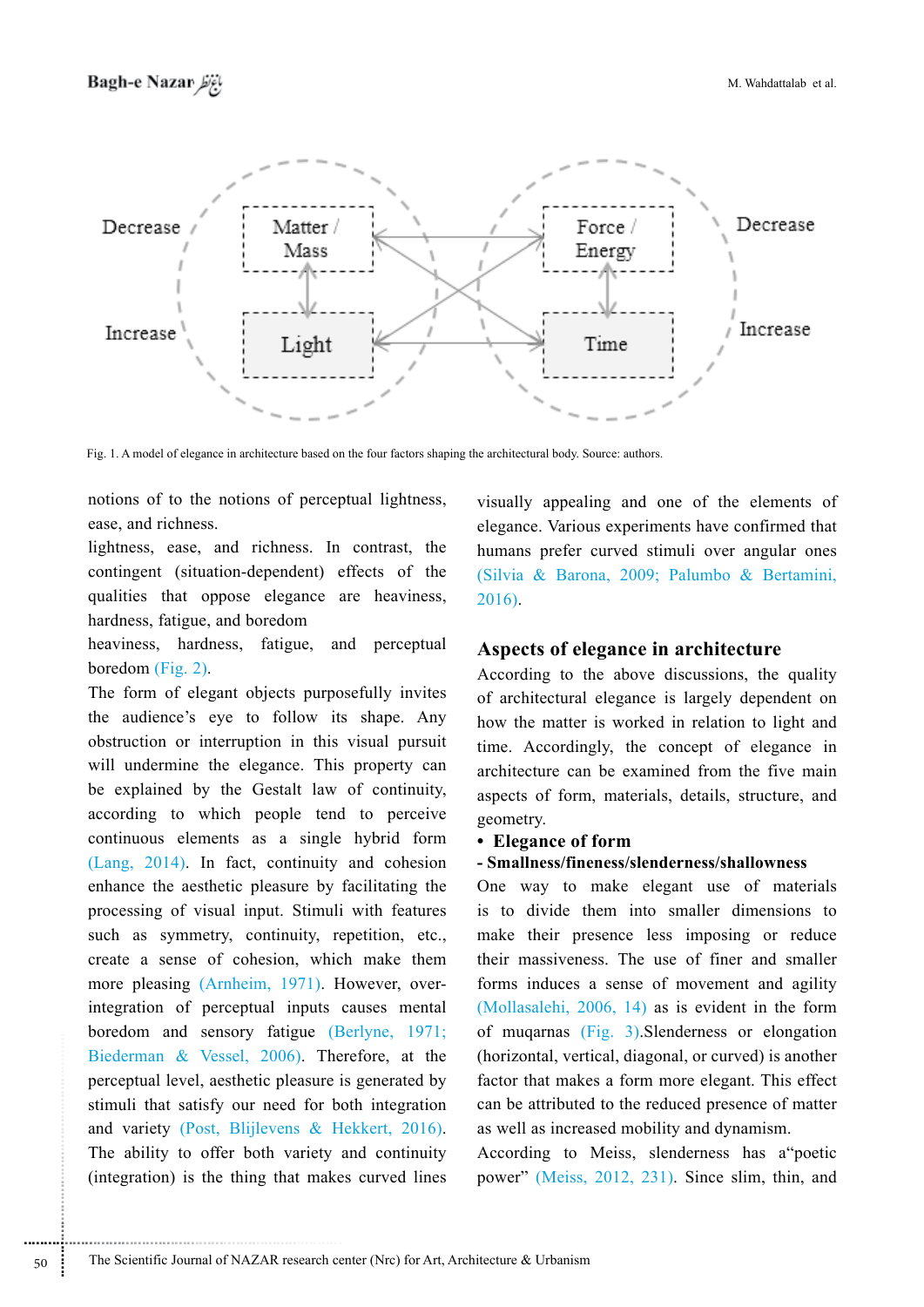

Fig. 2. Physical features of elegance and inelegance and their contingent perceptual effects. Source: authors.

elongated lines represent continuity, using linear motifs and patterns facilitate the induction of a sense of elegance. Another representation of the slenderness is the shallow depth of windows, vaults, niches, and visible edges of elements. For example, this feature can be seen abundantly in Sheikh Lotfollah Mosque in the windows around the dome and the arched panels of the entrance facade. In the Soltaniyeh Dome as Pope has pointed out, the shallowness of mugarnases in the transition zone has generated a sense of smoothness in the interface of dome circle and the polygon beneath it (Pope, 1994, 209); (Fig. 3).

#### **- Curvature/concavity/bending/soft transition**

The presence of curvature in lines and surfaces can also generate a sense of elegance. Having curvature in surfaces implies mobility, which induces a sense of lightness (Grutter, 2004, 288). Arched forms seem to create not only a sense of lightness but also continuity and consistency which improve the elegance of appearance. By ensuring the gradual transformation of the form, continuity reduces the prominence of individual elements, causing the form to emanate a sense similar to that found in the human body (Meiss,  $2012$ ,  $102-103$ ). Therefore, it is common to design architectural forms with some specific solutions to deal with corners and angles that generate perceptual roughness (See Fig. 3).

### **• Elegance of shell materials**

Type, texture, and color of the materials used in the outer surfaces of a building can influence its perceived elegance. Some materials, such as metals

(especially gold and silver) and crystals, appear to have an inherent elegance, which is attributable to their ability to reflect light. In fact, the reflection of light from smooth surfaces and the gradual transition from brightness to darkness in an uninterrupted flow makes the material appear fluid and elegant to the eyes of the viewer. In many prominent architectural works, the elegance of curved and circular forms of the domes is emphasized by the delicate use of materials  $(Fig. 4)$ .

Color is also of great importance for the perception of elegance. Given the association of elegance with light and brightness (Mollasalehi, 2006; Goldblatt,  $2007$ ) opaque colors and darker shades tend to undermine elegance and softness. Good examples of the use of color to create a sense of elegance can be found in the colorful stucco of Soltaniyeh Dome and tile decorations of Sheikh Lotfollah Mosque (See Fig. 4). Elegance in shell materials becomes more pronounced when they are blended and made with great attention to details.

## **• Elegance of details (connections and (borders**

The summer was considered into the state of the substrate of the superficiality, excess, overcrowding, and (Garcia, 2014, 17). Describing so of small size does not necessarily indeed meaning in architecture; rather, itectu Details include tiny elements and connections. Architectural details can illustrate and highlight not only desirable features and strengths such as precision, clarity, control, and subtlety, but also flaws such as superficiality, excess, overcrowding, and over-designed  $(Garcia, 2014, 17)$ . Describing details in terms of small size does not necessarily deliver its intended meaning in architecture; rather, details in architecture refer to a connection that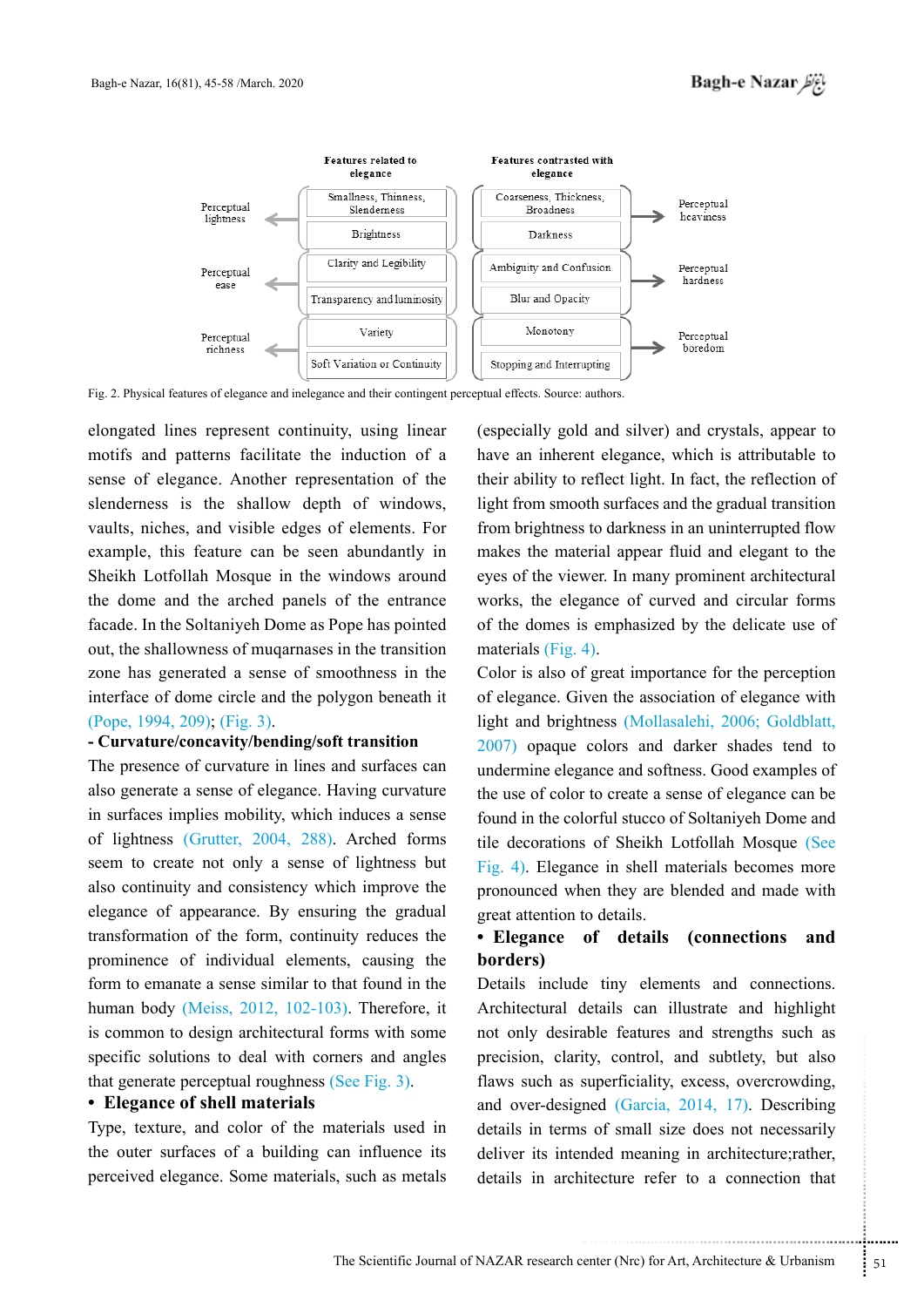

Fig. 3. Examples of the formal elegance in Soltaniyeh Dome (a) and SheikhLotfollah Mosque (b). a1 and b1: smallness, curvature and concavity, Sources: https://yphc.ir and Ganjnameh, 2015; a2 and b2: Façade segmentation, elongation, slenderness and shallowness, Sources: Ibid.; a3 and b3: shallowness and smallness, Sources: https://archnet.org and authors; a4 and b4: linear patterns and eslimi (arabesque) designs, Sources: Ganjnameh,  $2010$  and authors; a 5 and b 5: bending and soft transition, sources: Ganjnameh,  $2010$  and  $2015$ .



Fig. 4. Examples of elegance of shell material and coloration al:surface smoothness and softness of tile color in Soltaniyeh Dome, Source: http://makanbin.net; a2:interior, colorful stucco decoration, Source: Ganjnameh, 2010; b1: dome tiling in Sheikh Lotfollah Mosque,Source: www.arthut.ir; b2: Reflection and glitter created in the altar by the use of tile materials Source: authors

can be between materials and elements or a formal connection between inside and outside (Frascari, 1984). As previously stated, movement and continuity play a key role in the manifestation of elegance, and hence any disruption can undermine elegance. However, it is sometimes necessary to have disruption and even conflict for zoning and regulation purposes. Therefore, higher attention should be paid to precision in transitions in forms or compositions and also on the edges and borders of the elements. When done precisely, elegant details can create a pleasant feeling in the audience. A good example of this elegance is the dynamism created by the decorative details of iwans and cornice muqarnases in the Soltaniyeh Dome (Fig. 5). The important point about these details is that their dimensions have been carefully chosen according to the perspective and the height of the work (Sobuti,  $2001, 91$ ). In the Sheikh Lotfollah Mosque, the elegance of details can be observed in the subtle transition from the square space to the octagonal space. In this part of the mosque, decorative twists positioned at the margins of the octagonal arches (four sides and four corners) are intended to guide the vision and clarify the appearance  $(Fig. 5)$ .

### **• Elegance of structure**

Given the relationship of elegance with the economy of force and material, the elegance of architecture is also related to the mechanisms of load-bearing and transfer in the structure. According to Schumacher, elegance by visual reduction cannot be achieved without a matching approach to structural engineering (Schumacher, 2008). Bradshaw believes that structural elegance is to achieve the most efficient structural system with the least use of materials by maintaining constant awareness of the flow of structural forces during design  $(Bradshaw, 2008)$ . Abolghasemi has emphasized the importance of correspondence between load-bearing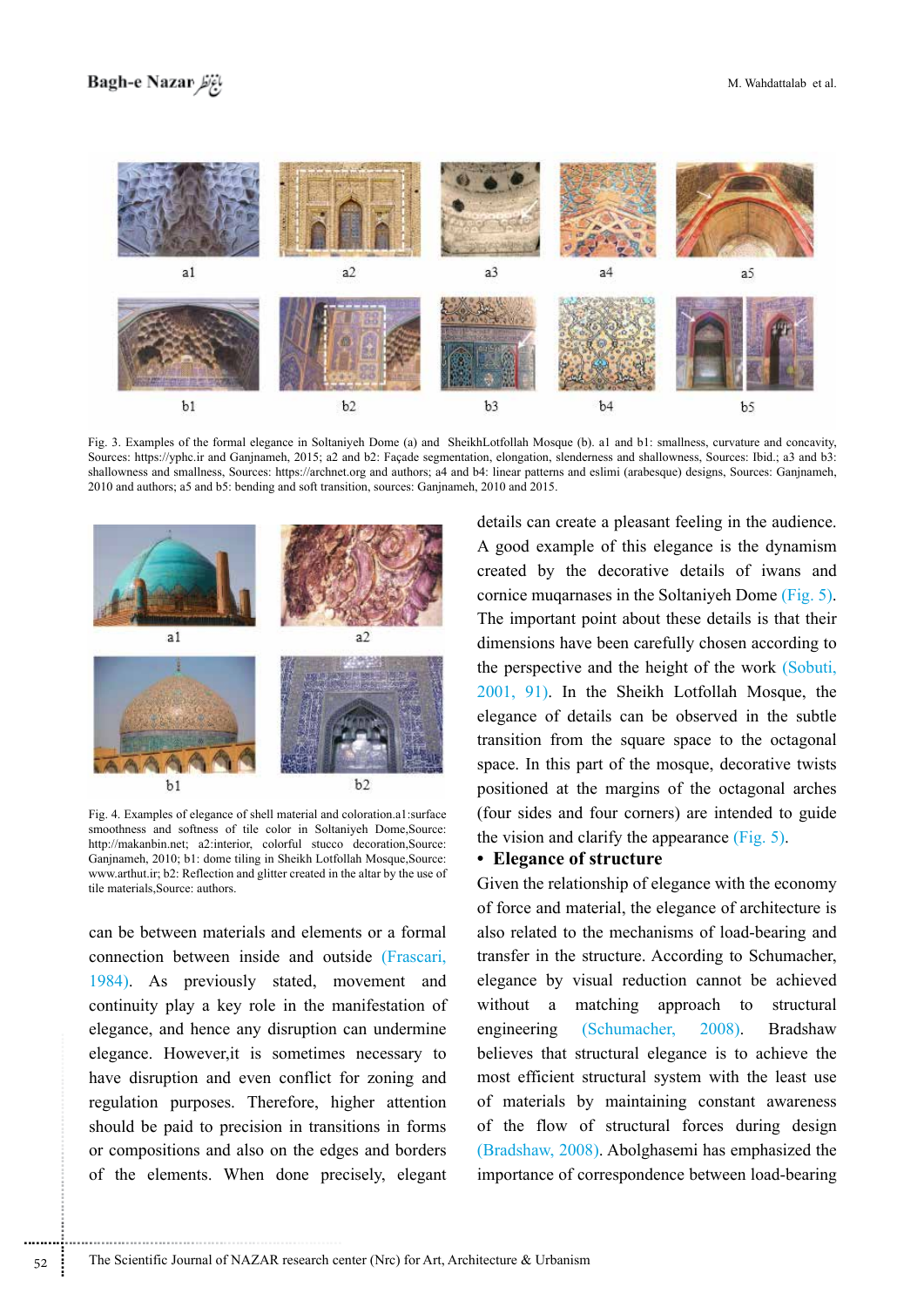$h<sub>3</sub>$  $b<sub>2</sub>$  $b<sub>1</sub>$  $b4$ Fig. 5. Creating clarity and guiding vision with the elegance of details. a1 and a2: Examples of the elegance of details on the exterior of Soltaniyeh Dome, Source: Ganjnameh, 2010;a3: Linear design of the octagonal ornamental borders and diagonal lines to guide vision, Source: authors b1: Examples of elegance of details in the interior of Sheikh Lotfollah Mosque,Source: Ganjnameh, 2015; b2: Decorative twists on the border of octagonal arches,

Source: authors : b3: Linear design of decorative twists; b4: Linear design of details in transition area Source: authors :

elements and applied forces in their traditional meanings and the "conscious use of the interaction" of forces"<sup>8</sup> for the elegance of architectural works  $(Abolghasemi, 2004, 388)$ .Taking advantage of bearing elements requires specific construction the interaction of forces to reduce the size of loadtechniques. For example, in many Iranian domes, the arch of the dome matches the thrust line and has been built with the least possible thickness (Ibid.). In this regard, Falamaki argues that the reason for using arches and vaults in Iranian architecture is to transfer compressive forces with the minimum use of material (Falamaki, 2013, 327). According to Falamaki, the fundamental reason for the durability of dome building custom is the active involvement of time in architectural creation  $(Ibid, 336)$ . Iranian architecture contains numerous examples of structural and physical elegance, considering the construction techniques of the time. Placing minarets on both sides of iwan is a clear example of exploiting the interaction of forces. The placement

of minarets around the Soltaniyeh Dome is another example of aligning forces so that the compressive forces of these elements play an effective role in controlling the dome's thrust forces (Sobuti, 2001,  $(69)$ . Also, the use of arched ribs in the structure of the dome of Soltaniyeh can be seen as a measure to lighten the structure. In fact, the dome of Soltaniyeh, despite being large, is a lightweight structure, which makes it reminiscent to the Sky Arch (Pope, 1994,  $209$ ). This dome gets lighter with height in a precise manner and its weight is transferred to the foundation by a sequence of interconnected arches  $(Brambilla, 2012)$ ;  $(Fig. 6)$ .

ch side of the base square and the<br>ults not only play a functional role but<br>to the structural balance. The single-<br>in harmony with the overall form<br>of the structure, which is structurally<br>necessarily formally) more elegant In the Sheikh Lotfollah Mosque, the maximum diameter of the dome is approximately equal to the size of each side of the base square and the surrounding vaults not only play a functional role but shell dome is in harmony with the overall form also contribute to the structural balance. The singleand geometry of the structure, which is structurally (although not necessarily formally) more elegant

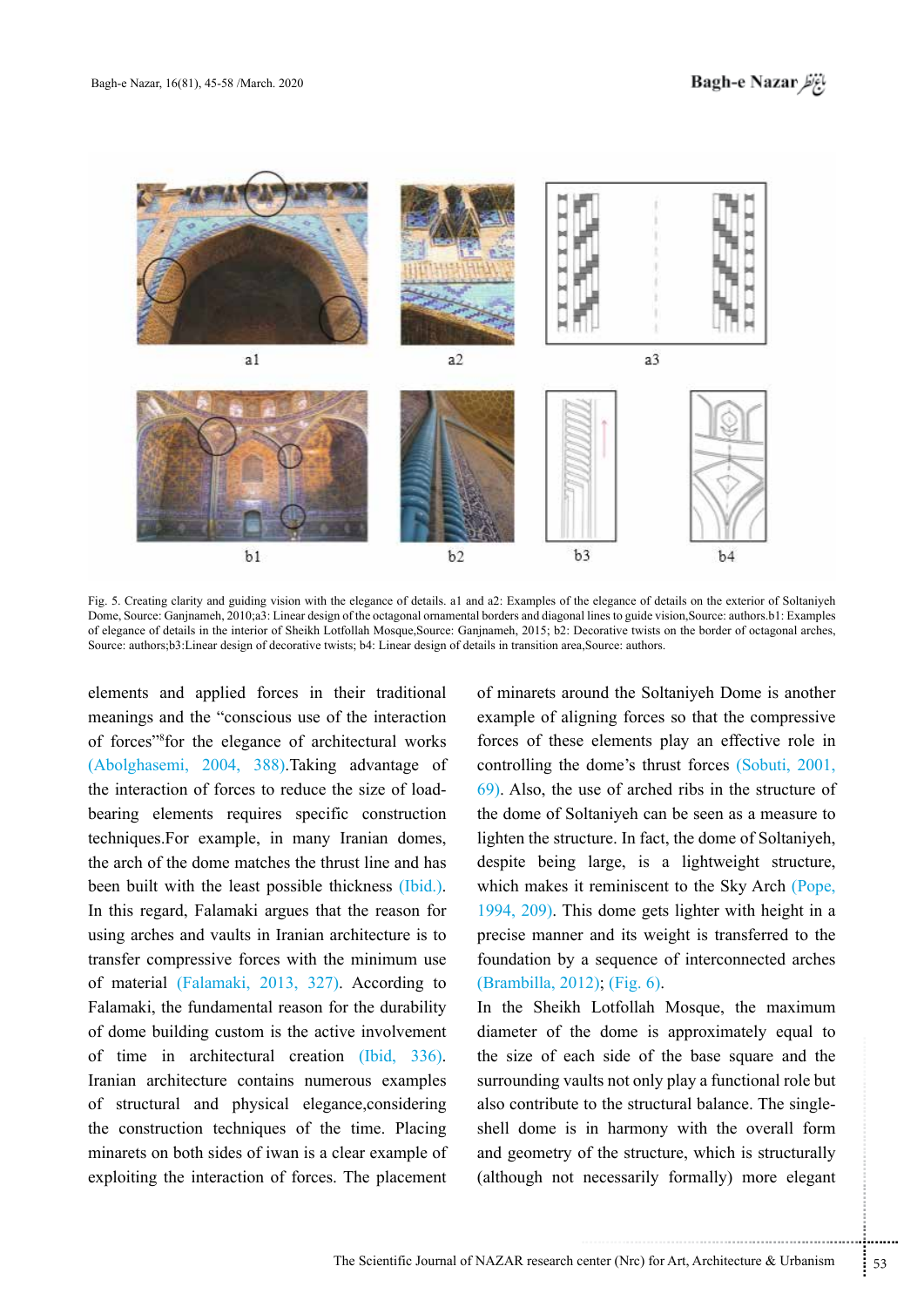than the discontinuous double-shell domes  $(Fig. 6)$ . It can be argued that in this mosque, the structural function of elements follows the overall form of the building, which has a perfect geometry that guarantees its stability (Hejazi, 2008, 36).

## • Elegance of geometry (network of relationships, formation system and formation process).

Here, the term geometry refers to the system of relations between elements and components and the geometry that dominates visual composition in plan, facade, exterior body, and interior space. A design is said to be elegant in geometry when the visual composition and relationship of components are arranged with a particular order and proportion that is dynamic and at the same time cohesive and continuous. Light and time play a crucial role in the perception of geometric elegance.

Geometric continuity and dynamism can be experienced in three dimensions (geometry of volumes) as well as two dimensions (geometry of surfaces). By applying mathematics, Islamic



Fig. 6. Examples of structural elegance.a1:elegance of dome structure and interaction of forces in Soltaniyeh Dome, Source: authors based on Ganjnameh, 2010; a2: structural cohesion with the system of interconnecting arches Source: Brambilla, 2012; b1: Harmony of form and structure in Sheikh Lotfollah Mosque, Source: authors based on Ganjnameh, 2015; b2:schematic diagram of the dome, Source: Memarian, 1988.

architecture has created a complex geometry that induces a sense of dynamism, unity, and continuity. Today, this dynamism and geometrical elegance can be found abundantly in digital and parametric architecture, which requires interaction between the components participating in visual compositions. Examples of this type of elegance can be seen in the organization of relationships between components and geometric order in the interior of Sheikh Lotfollah Mosque.<sup>9</sup>This space emits a sense of wholeness, ease, and simplicity without reduction, which is akin to the sense of economy and optimality. The use of proportional systems is effective in creating cohesion and continuity. The analysis of the plan of the Sheikh Lotfollah Mosque has shown the geometric continuity of the prayer hall with the position of the entrance at the side of the court (Dahar & Alipour, 2013, 38). Also, the geometric analysis of the entrance facade of this mosque based on regular pentagon has shown that there are precise relationships between the components of this facade (Navai & Haji Qasemi, 2011, 134). A common pentagonal pattern can be defined for geometrical analysis of the domed squares façades (Wahdattalab & Ghadimzadeh,  $2018$ ). Here the facades of Soltaniyeh Dome and Sheikh Lotfollah Mosque have been analyzed by the use of pentagonal geometry  $(Fig. 7)$ .

Besides proportional systems, continuity can also be achieved through soft transitions and spatial interlocking (Schumacher, 2007, 34). In Soltaniyeh Dome and Sheikh Lotfollah Mosque, geometric elegance is the result of continuity and transparency in the plan, which has been achieved through dynamic spatial relations and circulation in harmony with the geometry of the light, as well as geometric inter locking in the facade (See Fig.  $7$ ).

### **Discussion**

This research began with raising question about the role of elegance in architecture. To answer this question, first, the nature of the quality of elegance was studied and a model of this quality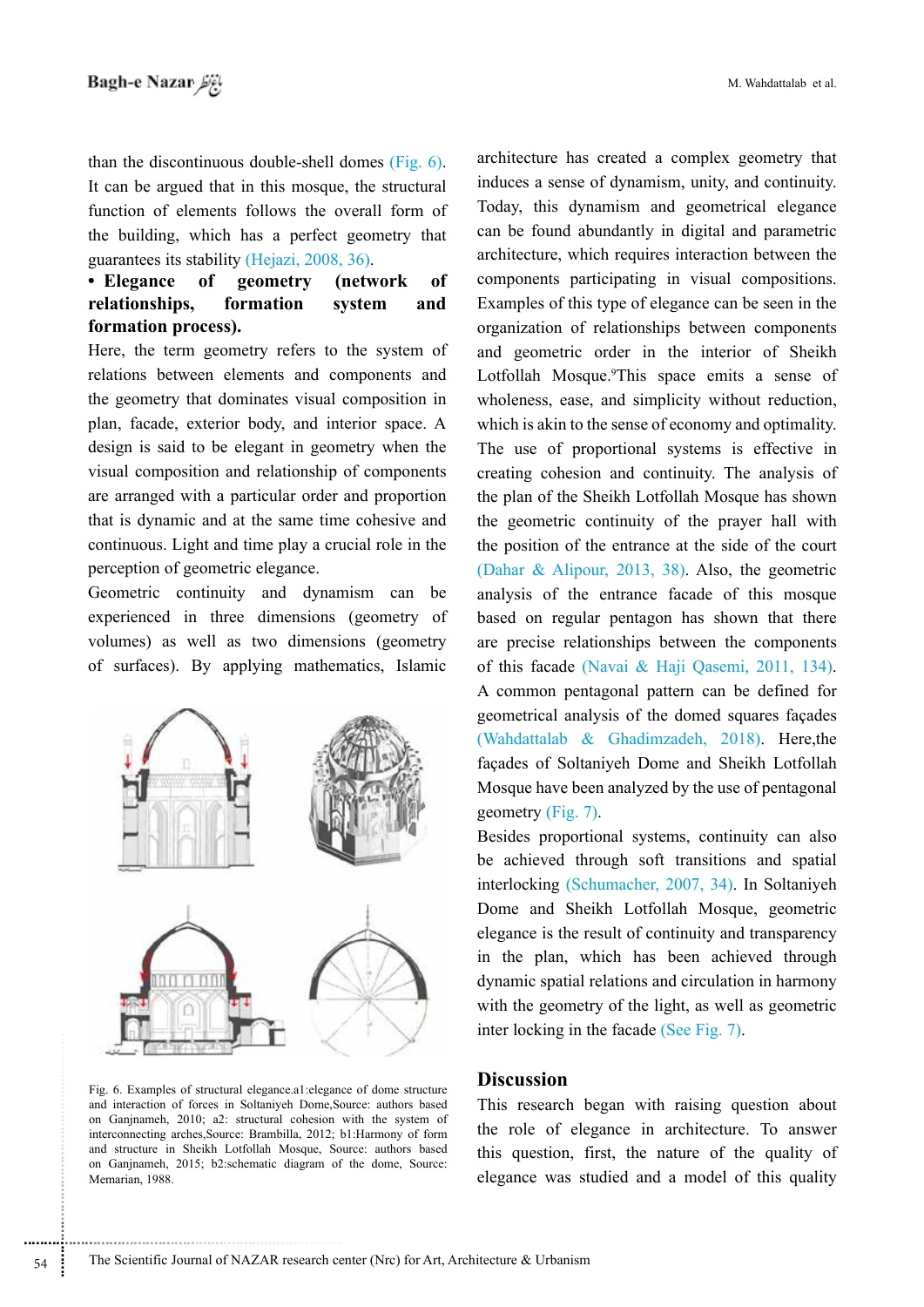

Fig. 7. Examples of geometric elegance. Left: formal continuity in the exterior of Soltaniyeh Dome and the interior of Sheikh Lotfollah Mosque, Sources: http://soltaniyeh.ichto.ir and www.designboom.com.drawing by authors. Right: geometrical relations in plans and facades, Source: authors based on Ganjnameh, 2010 & 2015.

was developed based on the concepts of matter, force, light and time. Assuming a single definition for architectural elegance in different periods, five fields of the use of this concept were identified and the important features of each were extracted (Fig. 8). While previous studies have often emphasized a single aspect of elegance in architecture, for example in structure and tectonics (Abolghasemi, 2004; Schumacher, 2008), ornamentation and graphics (Mollasalehi, 2006), and design process aimed at complexity reduction (Rahim  $\&$  Jamelle,  $2007$ ; Schumacher, 2007), this study modeled various dimensions of this concept and examined them in two masterworks of Iranian architecture. The investigated aspects can, in fact, represent different levels or degrees of incorporating elegance in architecture. Among the five aspects of elegance, geometric elegance can be judged at the macro level, that is, for the entirety of architectural design, because it represents the totality in which the relationships of the components are considered; the totality that, while being simple in appearance, supports an interlocking network of relations. Although structural elegance may also be categorized as macro in terms of contributing to the work, it appears to be a function of geometric elegance and is certainly associated with the formal elegance of elements, which both must be discussed at the semi-macro-level. Finally, the elegance of the materials and the elegance of the details must be analyzed and discussed as micro-level qualities. The expression of elegance can occur in one or more of the introduced fields or types. These aspects are interdependent and have binary relationships with each other, for example, between structural elegance and elegance of details (See Fig. 8).

In Iranian architecture, which is closely related to geometry and mathematics, various aspects of this concept can be found together. With regard to the works examined in this study, it can be claimed that the architects have been implicitly aware of this quality and included it not only in ornamentations but also in geometry and structure.

## **Conclusion**

The metry and structure.<br>
infestation of elegance in architecture<br>
d into at least three levels: (1) macro<br>
cludes elegance of the geometry of<br>
enter (Nrc) for Art, Architecture & Urbanism<br>
55 Aspects of manifestation of elegance in architecture can be classified into at least three levels:  $(1)$  macro level, which includes elegance of the geometry of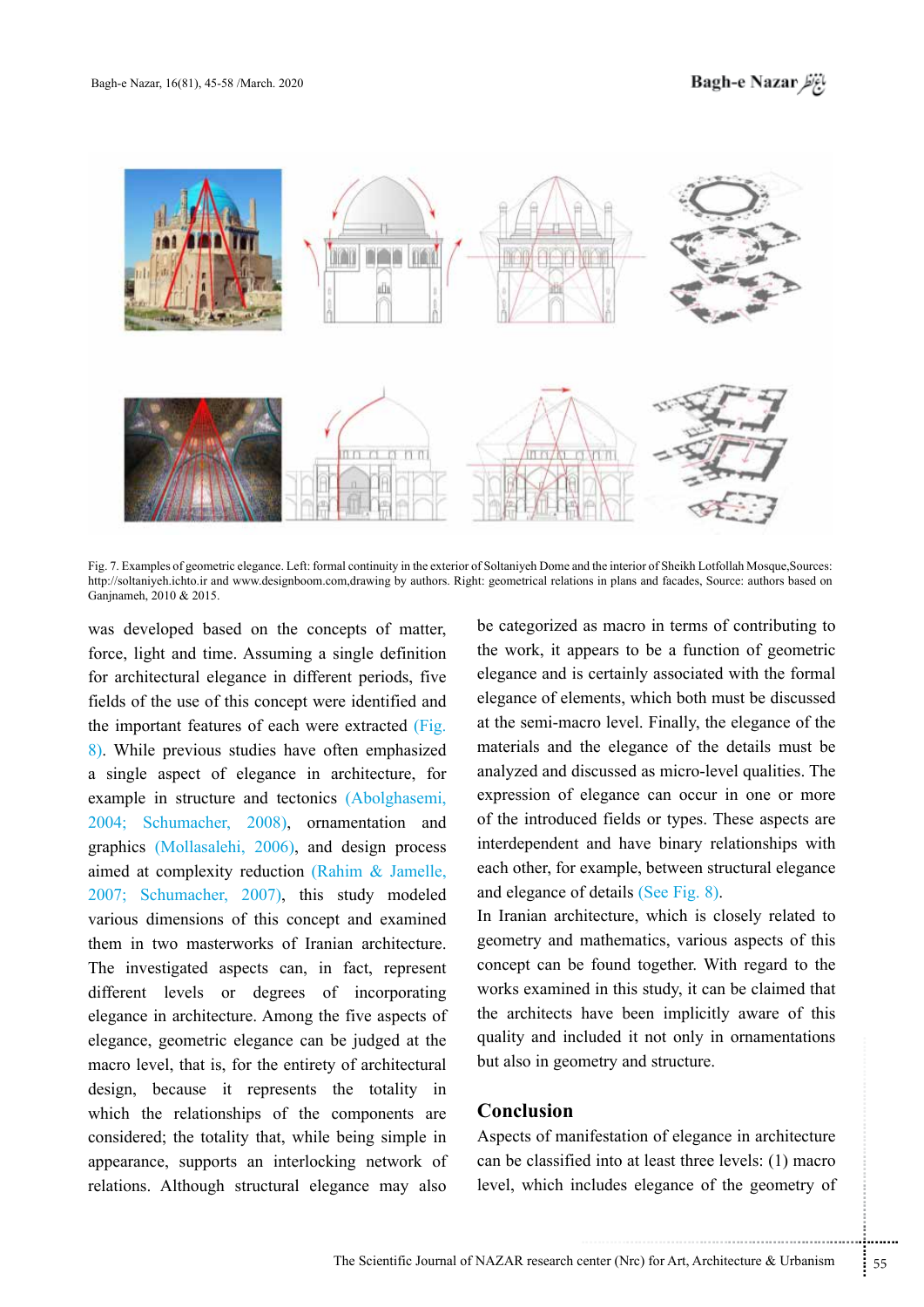

Fig. 8. Aspects of manifestation of elegance in architecture. Source: authors.

the building in the sense of formation process, spatial arrangement, placement, and orientation of elements;  $(2)$  semi-macro-level, which includes elegance of structure and elegance of form of elements and organs; and  $(3)$  micro-level, which includes elegance of shell materials in terms of color, type and texture, and elegance of details in terms of connections and borders. Given the breadth and variety of its applications, the place of elegance in architecture goes beyond the expression of a particular style.

One can always expect a level of elegance in important architectural works, and successful architects have never overlooked this aesthetic feature. Regarding the works studied in this paper, it can be claimed that the timely use of

............................................................

elegance in its different varieties is among the chief positive traits of Iranian architecture. Throughout history, Iranian architects have used sophisticated techniques to express elegance in different aspects of their works, and these expressions can serve as an inspiration for form generation in today's Iranian .architecture

### **Endnotes**

1. In the philosophy of art, this concept has been referred to with the terms elegance and subtlety as well as grace, but grace has a broader meaning and has been discussed more frequently.

- 2. Alexander Gottlieb Baumgarten (1714-1762)
- 3. William Hogarth  $(1697 1764)$
- 4. Edmund Burke (1729–1797)
- 5. Friedrich Schiller  $(1759 1805)$
- 6. Herbert Spencer (1820–1903)
- 7. Henri-Louis Bergson  $(1859 1941)$

8. Schumacher has described this issue from another perspective: "It is the sense of law-governed complexity that assimilates this work [an elegant composition] to the forms and spaces we perceive in organic as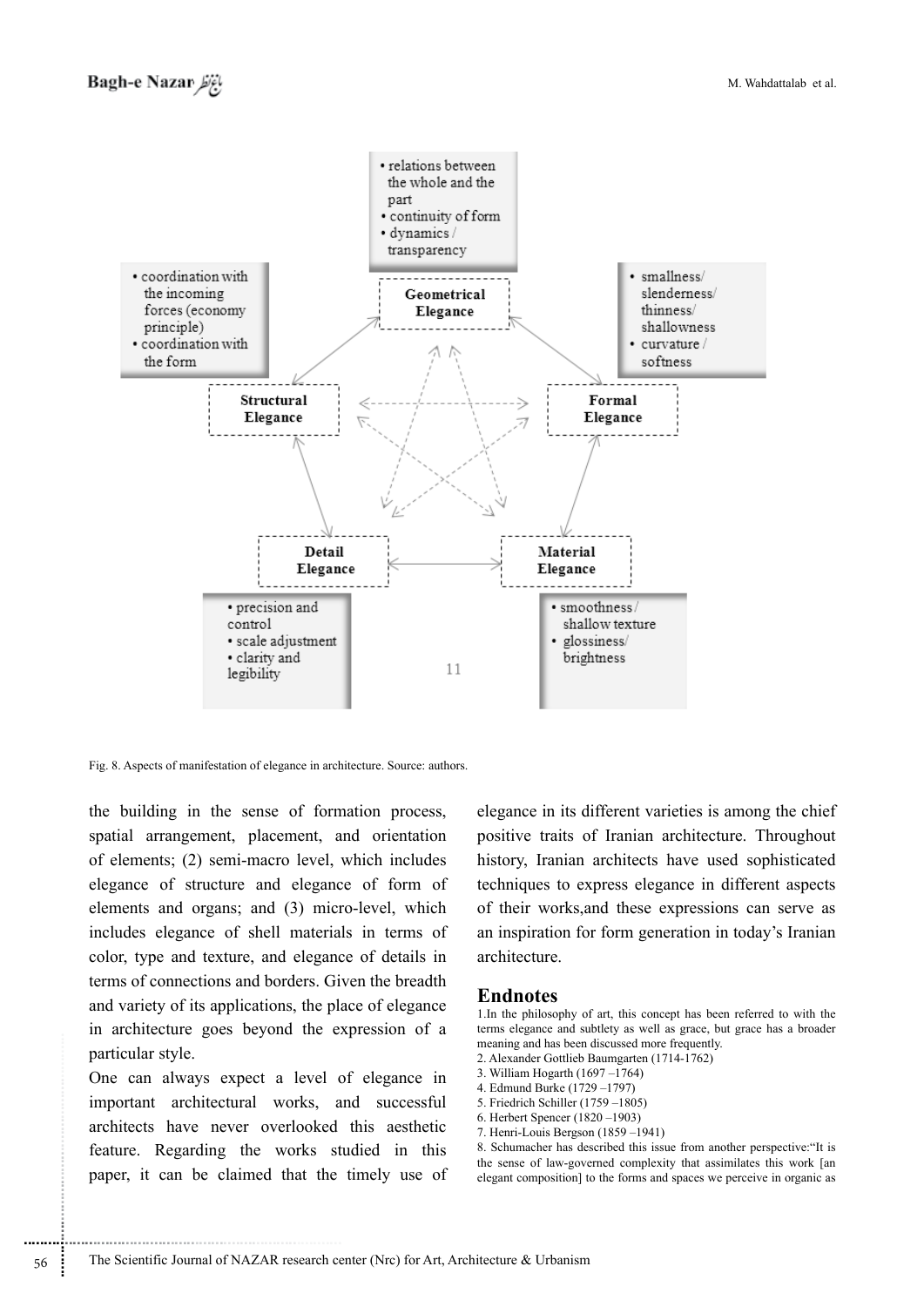well as in inorganic natural systems, where all forms are the result of lawfully interacting forces."(Schumacher, 2007, 31).

9. For more information on the geometric elegance of the interior surfaces of Sheikh Lotfollah Mosque and change in motifs in the curved sections of corners, see "Safavid Surfaces and Parametricism", Kaplan, 2011.

## **List Reference**

• Abolghasemi, L. (2004). *Hanjar-e sheklyabi-ye memari-ye* Islami-ye Iran dar memari-ye Iran, dore-e Islami [The norm of form finding in Iranian Architecture, In: Iranian Architecture, Islamic ]Period. 3rd edition. Tehran: Samt Publication.

• Arnheim, R. (1971). *Art and visual perception: A psychology* of the creative eye. Berkeley: University of California Press.

• Baumgarten, A.G. (1750). *Aesthetica*. Hildesheim. Germany: .Olms

• Bergson, H. (1910). The Intensity of Psychic States. Chapter *I* in Time and Free Will: An Essay on the Immediate Data of Consciousness, (English by Pogson, F.L. Trans.). London: George Allen and Unwin 1-74.

• Bergson, H. (1917). *Laughter: An Essay on the Meaning of the Comic.* (English by Cloudesley Brereton and Fred Rothwell) Trans.) New York: Macmillan.

• Berlyne, D.E. (1971). Aesthetics and Psychobiology. New York: Appleton-Century- Crofts.

 $\bullet$  Biederman, I. & Vessel, E. (2006). Perceptual pleasure and the brain. A novel theory explains why the brain craves information and seeks it through the senses. *American Scientist*, 94(3), 247-253.

• Bradshaw, R. (2008). Structural Elegance, in Structures 2008: Crossing Borders, Proceedings of ASCE Structures Congress, April 24-26, 2008, Canada :Vancouver, British Columbia.

• Brambilla, M.G. (2012). Large Scale Building Techniques in *Ilkhanid Iran. Center for Ancient Studies Symposium - Third* Circular. Pennsylvania: University of Pennsylvania.

• Burke, E. (1990). *A Philosophical EnquiryintotheOrigin* of Our Ideas of the Sublime and Beautiful. New York:Oxford University Press.

• Dahar, A. & Alipour, R. (2013). Geometrical analysis of architecture of Sheik Lotfollah Mosque to find the geometrical relations between its prayer hall and the entrance. *Bagh-e Nazar*,  $10(26)$ , 33-40.

• De Botton, A. (2009). The architecture of happiness. (Aghaei, P. Trans.) Tehran: Malaek Publication.

· Dehkhoda, A. (1998). *Dehkhoda Dictionary*. Tehran: University of Tehran Press.

• DeLanda, M. (2007). Material Elegance, Architectural Design, *Elegance*, 77(1), 18-23.

• Efatmaneshnik, M. & Ryan, M. (2018). On the Definitions of Sufficiency and Elegance in Systems Design, IEEE Systems Journal, Retrieved from http://dx.doi.org/10.1109/ JSYST.2018.2875152

• Falamaki, M. (2008). Rishe-ha va gerayesh-haye nazari-ye memari [Theoretic Origins and Tendencies of Architecture], 3rd edition. Tehran: Faza publication.

• Falamaki, M. (2013). Asl-ha va khanesh-e memari-ye Islami [Principles and Reading of Iranian Architecture]. Tehran: Faza publication.

• Frascari, M. (1984). *The Tell-the-Tale Detail, in VIA 7: The* Building of Architecture, University of Pennsylvania: 23-27.

ve Iran [Cyclopedia of Iranian Islamic Architecture] (Vol.12): • Ganjnameh. (2010). Farhang-e asar-e memari-ve Islamithe Emamzadehs and Mausoleums. Tehran: Shahid Beheshti University Press.

• Ganjnameh (2015). *Farhang-e asar-e-memari-ye Islami-ye-Iran* [Cyclopedia of Iranian Islamic Architecture] (Vol.2): mosques of Esfahan. 2nd edition. Tehran: Shahid Beheshti University Press.

• Garcia, M. (2014). Histories, Theories and Futures of the Details of Architecture, in: Future Details of Architecture. Architectural Design, 84(4), 14-25.

• Gelernter, D. (1998). sthetik der Architektur : Grundlagen der Architektur-Wahrnehmung. New York: Basic Books.

· Goldblatt, D. (2007). Lightness and Fluidity: Remarks Concerning the Aesthetics of Elegance, Architectural Design. Elegance, 77(1), 10-17.

• Grutter. J. K. (2004). Aesthetics in Architecture. (J. Pakzad & A. Homayoun Trans.). Tehran: Beheshti University Press.

• Hejazi, M. (2008). Hendese-ye mogaddas dar tabiat va memari-ye Irani [Sacred Geometry in Nature and Persian Architecture]. History of Science, 6(2), 17-44.

• Hogarth, W. (2010). The Analysis of Beauty. Edited with an Introduction by Charles Davis, FONTES 52. (Original work published in 1753). Retrieved from http://archiv.ub.uni-<br>heidelberg.de/artdok/volltexte/2010/1217.

• Kaplan, D. (2011). Safavid Surfaces and Parametricism. Retrieved from . www.archinect.com.

**•** Lang, J. (2014). Creating architectural theory: the role of the behavioral sciences in environmental design. 7th edition. (A. Einifar, Trans.). Tehran: Univeisity of Tehran Press.

• Madni, A.M. (2012). Elegant Systems Design: Creative Fusion of Simplicity and Power. Systems Engineering, 15(3), 347-354.

(2012). *De la forme au lieu* = *Elements of*<br>form to place. 5th edition. (S. Ayvazian,<br>niveisity of Tehran Press.<br>1988). *Niaresh-e Sazehaie Taghidar Memari*<br>rechnology of Vaulted Structures in the<br>net of Iran]. Tehran: • Meiss, P. von. (2012). *De la forme au lieu = Elements of* architecture: from form to place. 5th edition. (S. Ayvazian, Trans.). Tehran: Univeisity of Tehran Press.

• Memarian, Gh. (1988). Niaresh-e Sazehaie Taghidar Memari Eslami Iran [The Technology of Vaulted Structures in the Islamic Architecture of Iran]. Tehran: Jahad Danesgahi, Iran